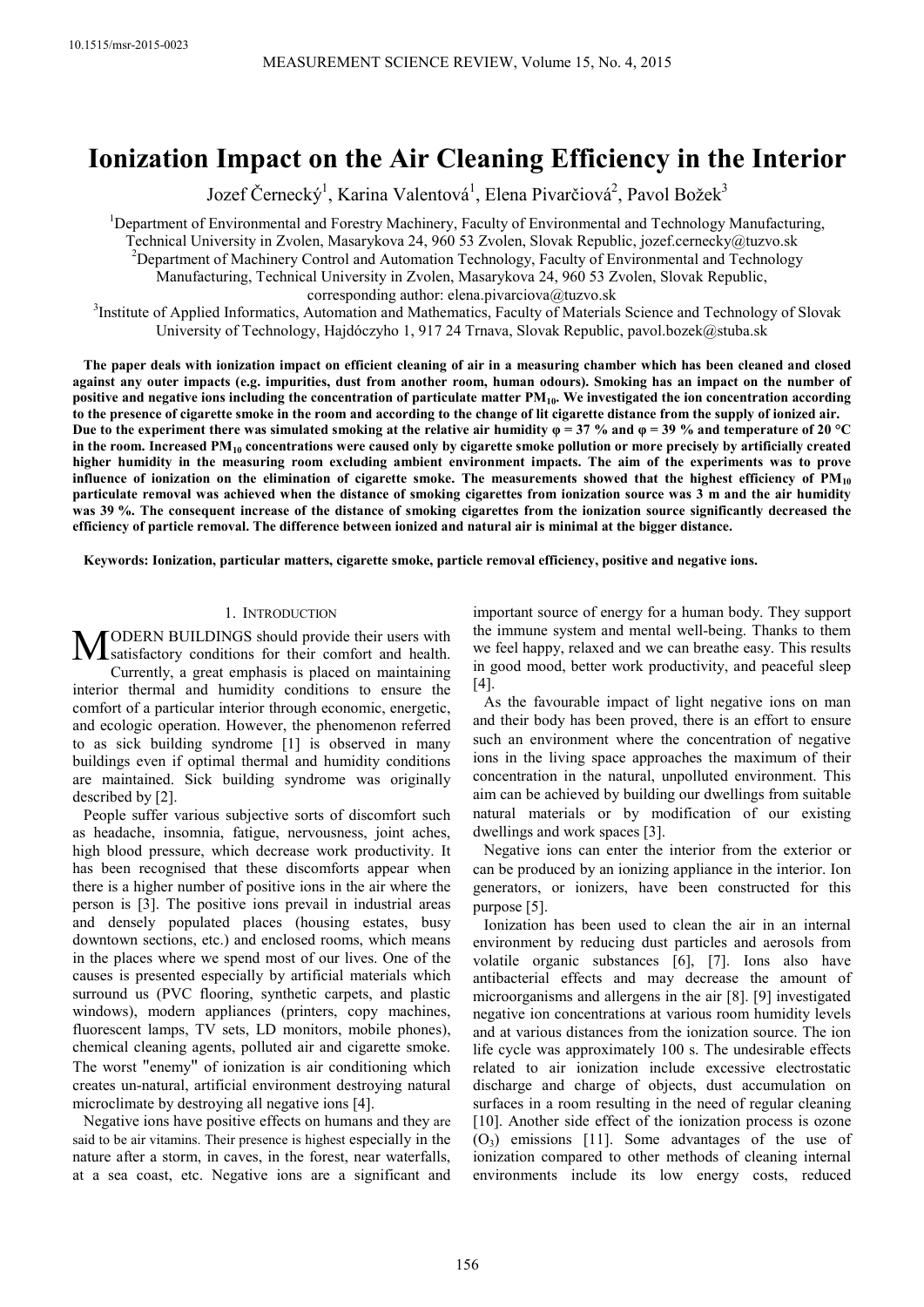formation of dangerous emissions, and a number of potential health advantages described by [12].

[13] investigated the effectiveness of ionization in reducing the concentration of dust particles in a closed testing chamber at various distances from the ionization source [14]. [15] considered the impact of negative ions on aerosols, microbes, odours, and evaporating organic substances in an interior environment. [16] investigated the removal of aerosols from the air in an internal environment [17]. Research into the concentration of selected pollutants in the external and internal environment of buildings has been conducted by [18].

[19] examined air pollution from cigarette smoke in an internal environment. The study aimed to establish the concentration trends of polluting substances created by smoking in a controlled internal environment [20], [21].

[22] states that smoking is the greatest source of  $PM_{10}$ .  $PM_{2.5}$  and  $PM_{1}$ , which negatively impact health, have also been discussed in recent studies [23]. [24] provided data on the concentrations of  $PM_{10}$ ,  $PM_{5}$ ,  $PM_{2.5}$ , and  $PM_{1}$  measured in an interior and exterior of a primary school in India. Some publications [25], [26], [27] presented the measurement of the concentration of dust particles during cooking and attempted to eliminate such particles by ionization.

[28] presented an automatic device for a precise measurement of ion concentration in the atmosphere.

The aim of our experiments was to prove a positive impact of ionization on decreasing aerosol concentration, in particular, cigarette smoke in the interior of buildings.

Cigarette smoke is a source of chemical substances contaminating the environment. A number of chemical substances presents adverse health effects (genotoxicity, carcinogenicity, hormonal imbalance, etc.) Cigarette smoke products burden especially the interior of buildings, smokers' workplaces, restaurants, other public spaces, interiors of cars, etc.. Cigarette smoke negatively influences not only smokers themselves, but the people around as well. Therefore, it is important to remove it effectively.

Cigarette smoke contains solid particles belonging into  $PM_{2.5}$  category, i.e. particles of the size smaller than 2.5  $\mu$ m. Negative ions have an ability to tie these solid particles and form clusters out of them. This contributes to faster sedimentation or increases the efficiency of filters and in such way contributes to the elimination of cigarette smoke in interiors.

#### 2. IONIZATION

The atmosphere surrounding us is constantly ionized. The sources of the ionization energy affect the Earth continuously and, therefore, electrically neutral air does not practically exist. The source of energy activating ionization of air is electromagnetic radiation (space radiation, solar ultraviolet radiation, and gamma radiation of radioactive materials) [29].

We encounter ions practically all the time and everywhere, because they are an inseparable part of the atmosphere which surrounds us everywhere. In the air there are ions of two polarities, that is the positive one – cations and the

negative one – anions. The way they influence us depends on their mutual ratio.

At the end of the nineteenth and the beginning of the twentieth century many physicists discovered that independent discharging of the charged electroscope is caused by conductive particles – ions in the air atmosphere. Gas molecules are electrically neutral in normal conditions. A certain amount of energy is needed for air ionization to occur [30]. This minimum amount of energy is identified as ionization energy. When the ionization energy is reached, non-elastic collisions of formerly neutral particles occur. These collisions cause one or more electrons to separate from the orbital atom course, thus forming pairs of electrically charged particles. These electrically charged particles carry a negative charge, and the remaining atoms carry a positive charge [31]. Therefore, in natural ionization a pair of electrically charged particles, with each particle having the opposite charge, is always formed.

The particles that are formed are not stable, and they connect with neutral charges or molecules, forming a complex of up to 30 molecules; these molecules are reasonably stable and are called light positive and negative ions. The process of light positive and negative ion formation occurs in a fraction of a second. The scheme of ion particle formation is illustrated in Fig.1.



Fig.1. The principle of ion particle formation in the atmosphere.

The amount of ions found in the nature is always subjected to the condition of neutrality [32]:

$$
\sum_{i} n_{i} z_{i} = 0 , \qquad (1)
$$

where  $n$  is the number of charges and  $z$  is the charge number.

Charged particles have different features than neutral particles, and the presence of charge can significantly influence the behaviour of substances in which they are found [33]. Based on the condition of neutrality (1), the natural concentration of positive and negative ions is balanced. We can refer to ions in the air as an example of this balance [34].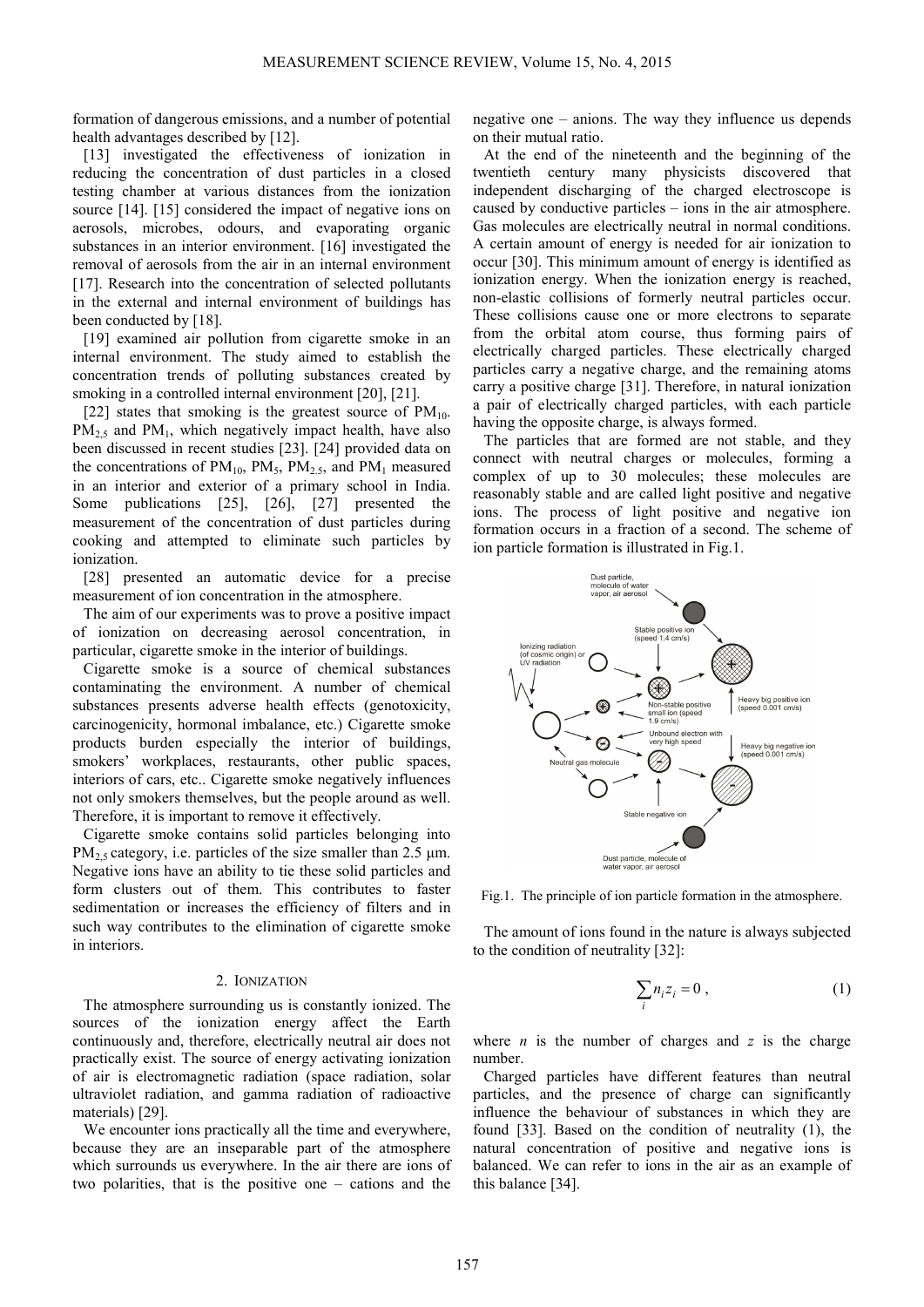Air cleanliness is defined according to ion concentrations using the coefficient of unipolarity defined for light and heavy ions ( $UQ_1$  and  $UQ_2$ , respectively):

$$
UQ_1 = \frac{n_+}{n_-}
$$
 and  $UQ_2 = \frac{N_+}{N_-}$ , (2)

The unipolarity coefficient is a ratio of the number of positive  $(n+$  for light ions,  $N+$  for heavy ions) to negative ions (*n*– for light ions, *N*– for heavy ions). In the nature, the unipolarity coefficient is always higher than one. In the unpolluted atmosphere, the value ranges from 1.15 to 1.25. In severely polluted environments, such as in the proximity of large industrial plants, the unipolarity coefficient ranges from 4.0 to 6.0. The high prevalence of positive ions over negative ions is only relative because the unfavourable ratio of positive and negative ions is caused by the increased extinction of negative ions due to the impact of air pollution. Meanwhile, there are new ionization processes occurring [13].

The phenomenon of ionization is regularly accompanied by a series of chemical reactions. Two such reaction products are the formation of  $O_3$  and nitrogen oxides [35]. It is necessary to emphasize that  $O<sub>3</sub>$  is a colourless gas with a characteristic odour which easily disintegrates and releases atomic oxygen [36]. Therefore, it has strong oxidation effects. It destroys a wide range of microorganisms, but inhalation at greater concentrations can lead to health risks [37].

Human beings also affect ion concentrations in internal environments through various activities. Smoking and humidity have significant impacts on the concentration of  $PM_{10}$ . The gross mass (M) of settled  $PM_{10}$  particles is normally measured through gravimetric method [38]. It can be determined with a TEOM apparatus [39]:

$$
M = \frac{K_0}{f^2},\tag{3}
$$

where  $f$  is the frequency of the spring mass system of the TEOM measuring apparatus, the spring constant  $K_0$  with mass recalculation factor is [40].

$$
K_0 = \frac{dm}{\frac{1}{f_1^2 - f_0^2}}.
$$
 (4)

In equation (4),  $dm$  is the mass change,  $f_0$  is the initial frequency of the vibrating system before dust falls on the changeable filter, and  $f_1$  is the final frequency of the vibrating system after dust falls on the changeable filter.

The overall mass of settled particles is used to determine the difference between the particles' current gross mass and the mass of the particles caught in the filter.

#### 3. EXPERIMENTAL MEASUREMENTS

Experimental measurements were performed in two rooms – a control room (CR) and a measuring room (MR).

### *A. Control room*

The control room was completely isolated from the measuring room so that no influencing of results in the measuring room can occur while persons move in the control room.

The scheme of experimental device placement in the control room (CR) and the measurement room (MR) is shown in Fig.2.

The air-technical device consisted of a fan F1 (1), which blew air from the control room (CR) through air-technical pipes with the ionization device (DEZOSTER) (2) (provided by company HIVUS, s. r. o., Žilina, Slovakia) and a textile filter into the measuring room. The DEZOSTER contains ionizing tubes (ITs), which provide air ionization and create negative ions. Negative ions are created by an electrical discharge, similar to a storm principle. This method uses a "corona" that is formed by the creation of high voltage between two electrodes. The corona releases a large number of electrons, which create negative ions from the surrounding air molecules. The intensity of air ionization in the DEZOSTER could be adjusted by switching from the first to fourth position (Fig.2.). The switch position 0 turns the device off. By using the filter (F), particles were caught after being sucked in by the fan (F1) from the control room, thus preventing cigarette smoke from influencing measurements of particulate formation in the measuring room.

The control room contained a TEOM control unit (4) dustmeasuring apparatus and a pump (3) to provide circulation of the air being sucked into the TEOM dust-measuring apparatus. The TEOM 1400a  $PM_{10}$  is a measurement device that works in real time and is designed to determine the concentration of volatile dust (particles) with a diameter less than 10 μm ( $PM_{10}$ ). The principle consists of capturing the particles from the air sample on a filter made of glass fibres and covered with a layer of Teflon. This filter is weighed every 2 s. The difference between the current weight of the filter and the weight of the filter determined at the beginning of the measurement indicates the total weight of particles captured by the filter.

The data were recorded using an HDL-TRH-D/LP data logger. This device has a temperature measurement range from  $-20$  to  $+70$  °C ( $\pm 0.9$  °C) and a relative humidity range of  $0-100\%$  ( $\pm 0.5\%$ ). The O<sub>3</sub> concentration in the measurement room was measured and recorded using an OZONE SENZOR OS-11 data logger. The ion concentration in ppm units is one of the outputs. The device is also equipped with a control button which starts to flash red when the limit ozone value is exceeded. This value is set to 0.05 ppm which is a limit stated by Regulation No. 259/2008 of Coll. of Laws as a hygiene standard for work environment. This device has a working dimension from 0– 0.2 ppm. The precision of the measurements is 10–20 % in the range of 0.03–0.1 ppm. Using the data loggers, the data were uploaded to a computer through a USB port and evaluated.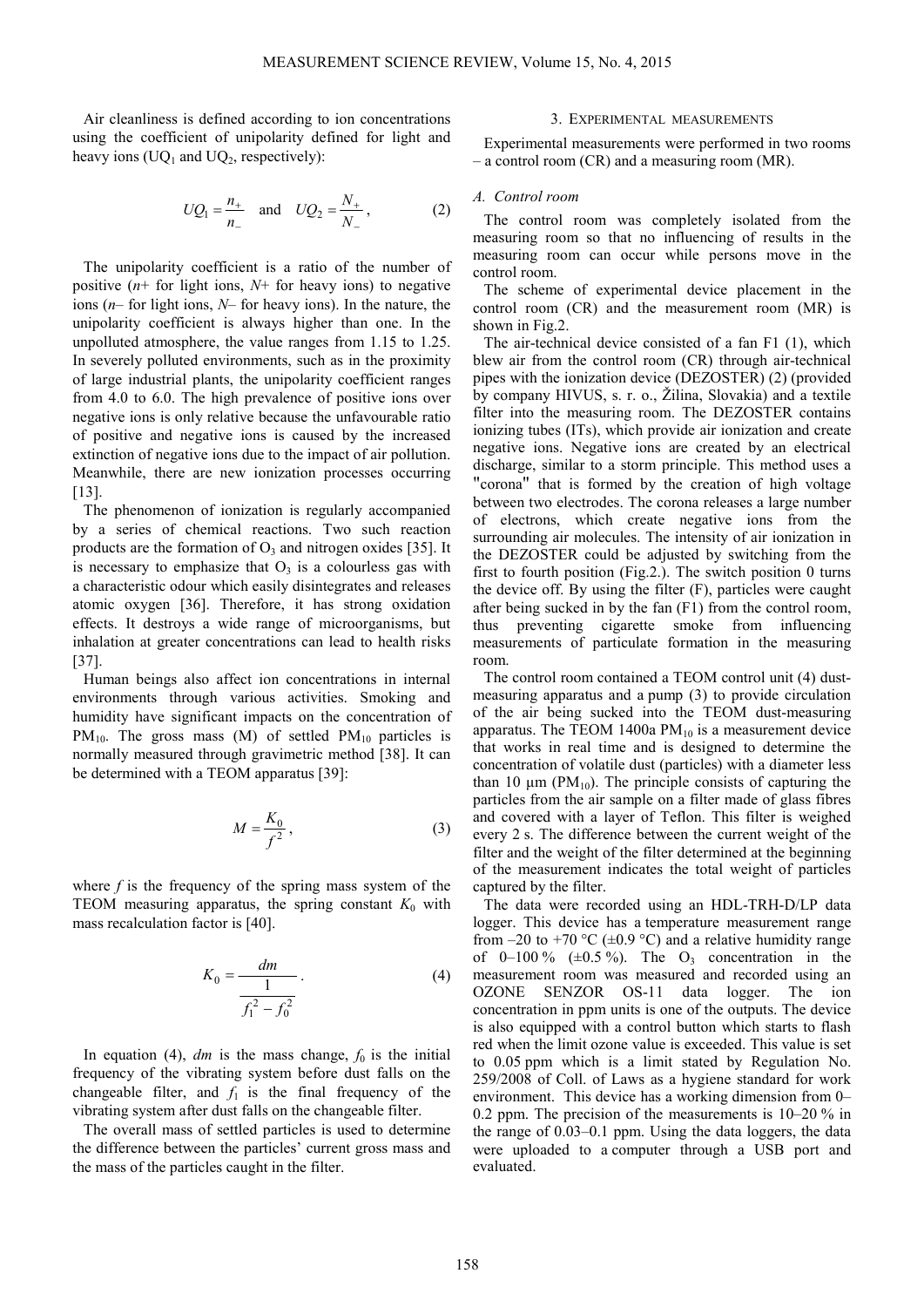

Fig.2. Diagram of the location of the experimental devices in the measuring room (MR) and the control room (CR) 1 – fan F1, 2 – air-technical piping with ionizer DEZOSTER, 3 – Ozone Analyzer, 4 – control unit of the TEOM 1400a dust-measuring apparatus, 5 – pump of the dust-measuring apparatus, 6 – sensor for measuring the humidity, temperature, and O3 concentration in the room, 7 – ion-measuring unit, Ion Counter IC 2000, 8 – cigarette smoke source, 9 –TEOM 1400a dust-measuring apparatus, 10 – humidifier Solac HU 1050, 11 – sucking device, 12, 13 – inlets for ionized air, F – textile filter, P – air-technical piping, IT – ionizing tubes.

### *B. Measuring room*

The measuring room, in which the experiments took place, was on the ground floor. The outer walls were constructed from bricks. The room had tiled walls, a tiled floor, and a plastered ceiling. The room temperature was 20 °C ( $\pm$ 1 °C) in all of the measuring tests. The room dimensions were  $5200\times4900\times2900$  mm (l $\times$ w $\times$ h). The distances of the airtechnical elements from the ceiling and the location of the measuring devices, including the cigarette smoke inlet, are provided in Fig.2. The "smoke wire" method was used to visualize the air flow direction from the inlets in the measuring room; its principle has been described in the literature [41].

The measuring room contained the following: a TEOM (9) dust-measuring apparatus, which was used to measure  $PM_{10}$ ; a Solac HU 1050 (10) humidifier, a sensor for measuring the humidity, temperature, and  $O_3$  concentration in the room  $(6)$ ; and an Ion Counter IC 2000 (7), a device for measuring the amount of positive and negative ions. The ion counter is a continual measuring device with a measurement range of 0–2000 ions/cm<sup>-3</sup>, with a precision of 20 ions/cm<sup>-3</sup>. The Solac HU 1050 V is an air humidifier which is used to increase the relative humidity in a building's interior. Its water container has the capacity of 900 ml and allows operation of the device for up to 12 h. The Solac HU 1050 V uses ultraviolet (UV) technology to create humidity. Within the room, there was also an air-exhaust technical device (11), with the exhaust air flow speed of  $v_2 = 0.6$  m/s<sup>-1</sup>. The exhaust device in the measuring room was used mainly for forced ventilation, and it accelerated the time required to clean the measuring room's interior environment of various aerosols.

The measuring room contained air-technical piping P, for the ionized air inlet from the control room. The ionized air supply was provided by two inlets (12, 13) located under the measuring room ceiling. The  $O<sub>3</sub>$  concentration in the tube from the DEZOSTER was recorded using the Ozone Analyzer Model 8810. The analyser continuously measures the  $O_3$  concentration in an air sample by measuring the UV radiation absorbed by the air. The device has a detection limit of 1 ppb and is able to monitor the concentration of  $O_3$ in the air in the range 0.0–10.0 ppm.

# *C. Measurement of the ion concentration, PM10 and O<sup>3</sup> ozone*

During the experiments we investigated the concentration of  $PM_{10}$  ions and ozone  $O_3$  for lit cigarettes depending on relative air humidity in the measuring room. Meanwhile, we were observing the behaviour of negative ion level under a long-term impact of ionization.

Gross impurities and dust had been removed from the measuring room before the measurements were done. Air ionization was carried out for two days to stabilize the environment and because of the chemical composition properties of internal surfaces of the interior, i.e. surface saturation by  $O_3$ . Before each measurement the marginal conditions were measured to ensure the relative humidity (RH) of 37–39 % and the temperature of 20 °C. Then, the devices were prepared for the measurements.

Before every measurement the measuring room was ventilated and all impurities from the previous measurements were removed trough an exhaust pipe. Next, the room was closed and exposed to the ionization process in order to create negative ions in the room.

Four cigarettes were placed on the table in the room (see Fig.2.) and were lit after the fan F1, the exhaust F2, and the measuring devices (TEOM, Ion Counter, Ozone Analyzer) had been turned on. A detailed review of the measured values and the initial conditions for measuring are provided in Table 1.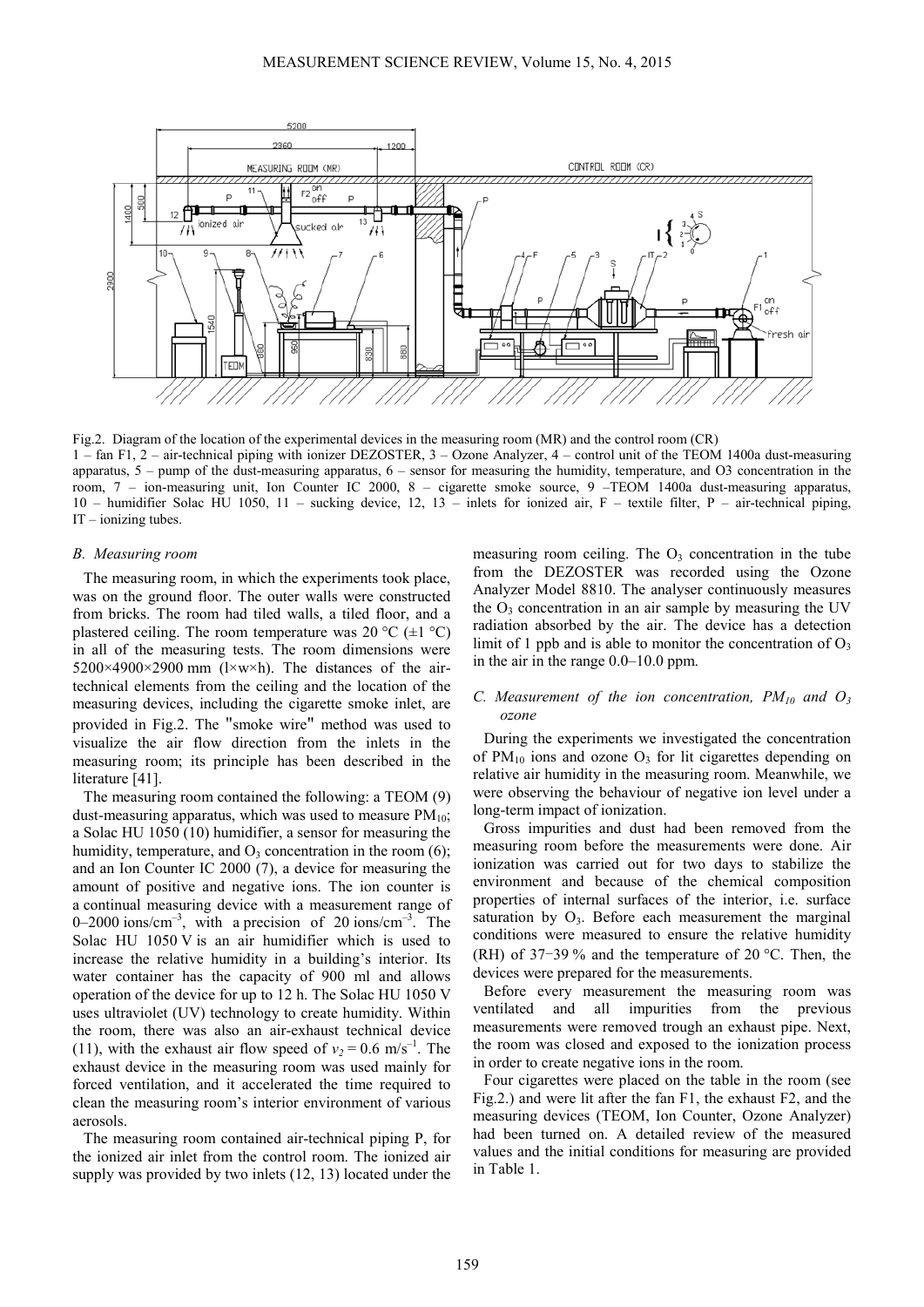| <b>Measured</b><br>values | Devices + testing<br>element | on/off | Value/magnitude<br>being measured                            | Period of ON status since<br>the beginning of the<br>measurements t [in min] | Values in the measuring room<br>at the beginning of the<br>measurements |  |  |  |
|---------------------------|------------------------------|--------|--------------------------------------------------------------|------------------------------------------------------------------------------|-------------------------------------------------------------------------|--|--|--|
| Measurement No. 1         |                              |        |                                                              |                                                                              |                                                                         |  |  |  |
| $V_1$                     | Fan $(F1)$                   | On     | $4.04$ m.s <sup>-1</sup>                                     | 150                                                                          | $t = 20 °C$                                                             |  |  |  |
| V <sub>2</sub>            | Fan $(F2)$                   | On     | $0.6 \text{ m.s}^{-1}$                                       | 150                                                                          | $\varphi = 37 \%$                                                       |  |  |  |
| $O_3$                     | Ionizer                      | off    | $0.001$ ppm                                                  | $\mathbf{0}$                                                                 | $O_3$ = 0.001 ppm                                                       |  |  |  |
| φ                         | Solac HU                     | on     | 39 %                                                         | 150                                                                          | $PM_{10} = 5 \mu g.m^{-3}$                                              |  |  |  |
| $PM_{10}$                 | <b>TEOM</b>                  | on     | $8.2 \mu g.m^{-3}$                                           | 150                                                                          | $i+ = 210$ ions.cm <sup>-3</sup>                                        |  |  |  |
| neg. ions<br>pos. ions    | Ion Counter                  | on     | $312*$ ions.cm <sup>-3</sup><br>$218*$ ions.cm <sup>-3</sup> | 150                                                                          | $i - 230$ ions.cm <sup>-3</sup>                                         |  |  |  |
| Measurement No. 2         |                              |        |                                                              |                                                                              |                                                                         |  |  |  |
| $V_1$                     | Fan $(F1)$                   | on     | $4.04$ m.s <sup>-1</sup>                                     | 150                                                                          | $t = 20 °C$                                                             |  |  |  |
| V <sub>2</sub>            | Fan $(F2)$                   | on     | $0.6 \text{ m.s}^{-1}$                                       | 150                                                                          | $\varphi = 37\%$                                                        |  |  |  |
| $O_3$                     | Ionizer                      | on     | 1.5 ppm                                                      | 150                                                                          | $O_3$ = 0.001 ppm                                                       |  |  |  |
| $\varphi$                 | Solac HU                     | on     | 39 %                                                         | 150                                                                          | $PM_{10} = 5 \mu g.m^{-3}$                                              |  |  |  |
| $PM_{10}$                 | <b>TEOM</b>                  | on     | 10.3 $\mu$ g.m <sup>-3</sup>                                 | 150                                                                          | $i+ = 240$ ions.cm <sup>-3</sup>                                        |  |  |  |
| neg. ions<br>pos. ions    | Ion Counter                  | on     | $165*$ ions.cm <sup>-3</sup><br>$188*$ ions.cm <sup>-3</sup> | 150                                                                          | $i = 120$ ions.cm <sup>-3</sup>                                         |  |  |  |
| Measurement No. 3         |                              |        |                                                              |                                                                              |                                                                         |  |  |  |
| $\mathbf{v}_1$            | Fan $(F1)$                   | on     | $4.04$ m.s <sup>-1</sup>                                     | 150                                                                          | $t = 20 °C$                                                             |  |  |  |
| V <sub>2</sub>            | Fan $(F2)$                   | on     | $0.6 \text{ m.s}^{-1}$                                       | 150                                                                          | $\varphi = 37 \%$                                                       |  |  |  |
| $O_3$                     | Ionizer                      | off    | $0.001$ ppm                                                  | $\boldsymbol{0}$                                                             | $O_3$ = 0.001 ppm                                                       |  |  |  |
| $\varphi$                 | Solac HU                     | off    | 37 %                                                         | $\boldsymbol{0}$                                                             | $PM_{10} = 5 \mu g.m^{-3}$                                              |  |  |  |
| $PM_{10}$                 | <b>TEOM</b>                  | on     | 7.4 $\mu$ g.m <sup>-3</sup>                                  | 150                                                                          | $i+ = 170$ ions.cm <sup>-3</sup>                                        |  |  |  |
| neg. ions<br>pos. ions    | Ion Counter                  | on     | $53*$ ions.cm <sup>-3</sup><br>$63*$ ions.cm <sup>-3</sup>   | 150                                                                          | $i = 200$ ions.cm <sup>-3</sup>                                         |  |  |  |
| Measurement No. 4         |                              |        |                                                              |                                                                              |                                                                         |  |  |  |
| $V_1$                     | Fan $(F1)$                   | on     | $4.04$ m.s <sup>-1</sup>                                     | 150                                                                          | $t = 20 °C$                                                             |  |  |  |
| $\mathbf{v}_2$            | Fan $(F2)$                   | on     | $0.6 \text{ m.s}^{-1}$                                       | 150                                                                          | $\varphi = 37\%$                                                        |  |  |  |
| $O_3$                     | Ionizer                      | on     | 1.5 ppm                                                      | 150                                                                          | $O_3$ = 0.001 ppm                                                       |  |  |  |
| $\varphi$                 | Solac HU                     | off    | $37\,\%$                                                     | $\mathbf{0}$                                                                 | $PM_{10} = 5 \mu g.m^{-3}$                                              |  |  |  |
| $PM_{10}$                 | <b>TEOM</b>                  | on     | $8.5 \mu g.m^{-3}$                                           | 150                                                                          | $i+ = 160$ ions.cm <sup>-3</sup>                                        |  |  |  |
| neg. ions<br>pos. ions    | Ion Counter                  | on     | $45*$ ions.cm <sup>-3</sup><br>$52*$ ions.cm <sup>-3</sup>   | 150                                                                          | $i = 60$ ions.cm <sup>-3</sup>                                          |  |  |  |

#### Table 1. Summary of the measured values.

\*averaged over 150 min

# 3. RESULTS

# *A. Influence of ionization on the PM10 concentration and number of negative and positive ions*

Measuring tests were performed with the humidity values of 37 and 39 % to determine the  $PM_{10}$  concentration and the amount of negative and positive ions in the measuring room (Fig.2.) resulting from the cigarette smoke. As a cigarette smoke source, four cigarettes (cigarette length was 80 mm) were allowed to passively burn, and their burning period was approximately 15 min. The composition of the most significant harmful substances during the burning process of one cigarette is: tar – 10 mg/cigarette, nicotine – 0.7 mg/cigarette,  $O_2 - 10$  mg/cigarette.

Tobacco smoke is a complex of more than 4000 gaseous  $(92\%)$  and solid  $(8\%)$  substances and contains approximately 64 carcinogens, including dibenzanthracene, benzo[a]pyrene, mutagens, allergens, and other toxic substances. The smoke contains a large amount of carbon monoxide  $(5-10\%)$  and approximately 700 additives. [42] have described selected constituents of cigarette smoke in detail.

The following measuring tests were performed by measuring sensors (ion concentration sensor, dust particle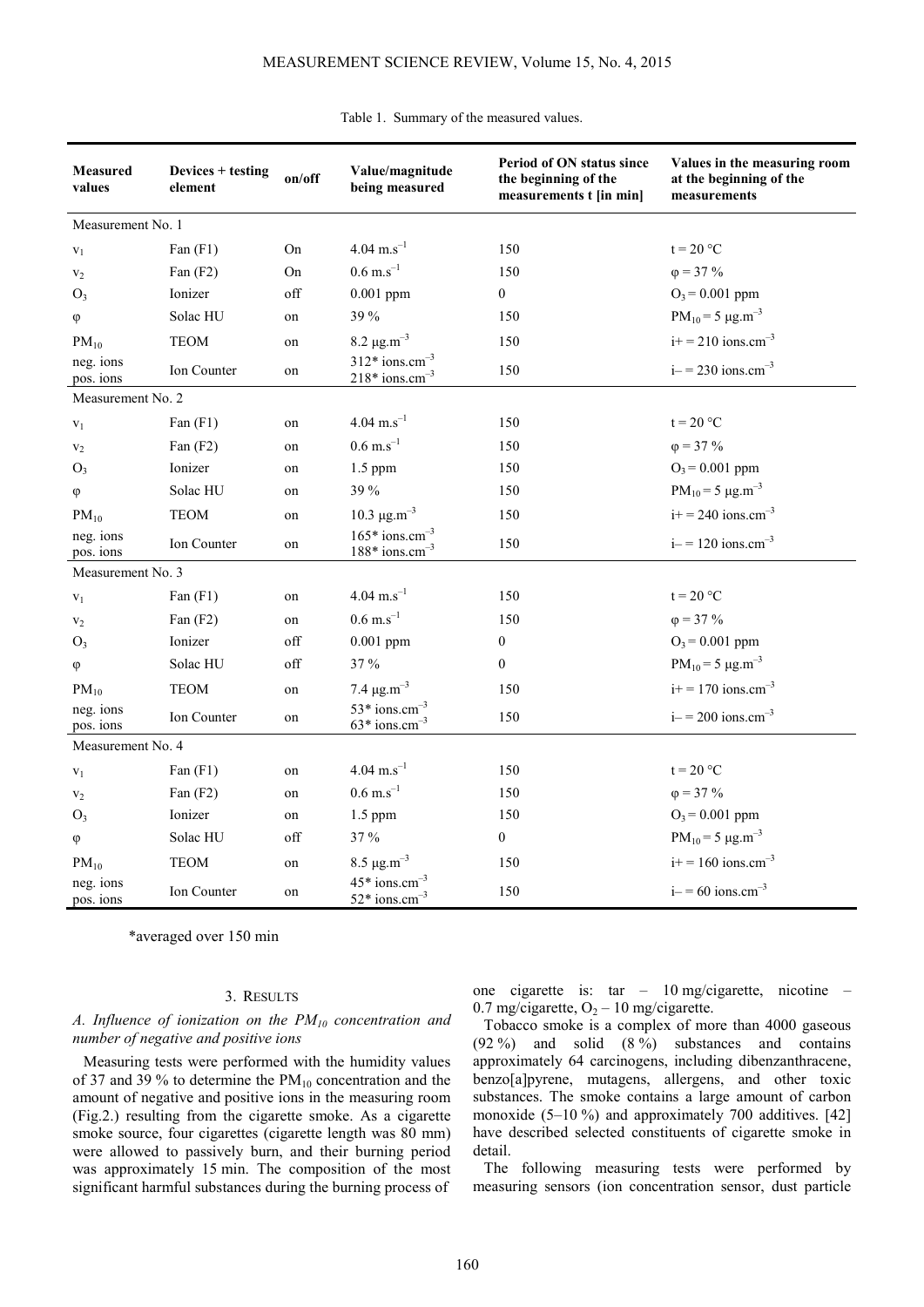sensor, ion sensor) and the source of cigarette smoke (lit cigarettes) at a distance of 3 m from the inlets through which the ionized air flowed into the measuring room. The marginal conditions prior to the first measurement were as follows:  $PM_{10} = 5 \mu g/m^3$ ,  $O_3 = 0.001$  ppm, positive  $ions = 210$  ions/cm<sup>-3</sup>, and negative ions = 230 ions/cm<sup>-3</sup>. During the first measuring period, the humidifier was also turned on, and humidity was increased from 37 % to 39 %. During this measurement, in addition to the  $PM_{10}$ concentration, the numbers of positive and negative ions were monitored; the DEZOSTER ionizer was turned off, and the  $O_3$  concentration in the air-technical piping was 0.001 ppm.

Fig.3. presents the increasing concentration of  $PM_{10}$ , which rapidly increased to a maximum value of 240  $\mu$ g/m<sup>3</sup>. The  $PM_{10}$  concentration decreased when the burning process was over. The amount of negative ions increased from 240 to 400 ions/cm<sup>3</sup> during the cigarette burning. When the burning process was over, the amount of negative ions decreased to 280 ions/cm<sup>3</sup>. The amount of positive ions increased from 200 to 250 ions/cm<sup>3</sup>.



Fig.3. Measurement graph No. 1 for dust particles  $PM_{10}$  and number of negative and positive ions (without ionization, humidity = 39 %, distance of lit cigarettes from ionized air inlet 3 m).

After settling the environment after the first measurement, the devices were prepared for the second measurement. The marginal conditions prior to the second measurement were as follows:  $PM_{10} = 5 \mu g/m^3$ ,  $O_3 = 0.001$  ppm, positive  $\cos = 240$  ions/cm<sup>3</sup>, and negative ions = 120 ions/cm<sup>3</sup>. In this case, ionization was initiated at level four. Ionized air was introduced into the measuring room by air-technical piping and the F1 fan (on). Ionized air was introduced from the control room through the filter, which is a part of the airtechnical piping, up to the measuring room, where it was led through inlets. During this measuring period (Fig.4.), the PM<sub>10</sub> concentration increased to a maximum of 360  $\mu$ g/m<sup>3</sup>.

The ionization room-cleaning process significantly influenced the amount of ions. Negative ions tended to decrease and ranged from 140 to 200 ions/cm<sup>3</sup>. The amount of positive ions decreased to less than 200 ions/cm<sup>3</sup>. The  $O_3$ concentration of 0.258 ppm was measured in the airconditioning tube. The  $O_3$  concentration in the room reached 0.114 ppm.



Fig.4. Measurement graph No. 2 for dust particles  $PM_{10}$  and number of negative and positive ions (with ionization, humidity = 39 %, distance of lit cigarettes from ionized air inlet 3 m).

In the third measurement, the humidity was 37 % and the room temperature remained at 20 °C. The marginal conditions prior to the third measurement were as follows:<br> $PM_{10} = 5 \mu g/m^3$ ,  $O_3 = 0.001 \text{ ppm}$ , positive ions =  $PM_{10} = 5 \mu g/m^3$ ,  $O_3 = 0.001$  ppm, positive ions = 170 ions/cm<sup>3</sup> and negative ions = 200 ions/cm<sup>3</sup>. In this measurement, air cleaning ionization was turned off again, and air flow was forced into the room by the F1 fan (off). As shown in Fig.5., the  $PM_{10}$  concentration increased during the application of cigarette smoke to the maximum of 190 μg/m<sup>3</sup>. The concentration of negative ion values tended to decrease due to the decreased humidity, reaching the concentration of 50–90 ions/cm<sup>3</sup> . The concentration of positive ions tended to increase, reaching the final concentration of 50 to 150 ions/cm<sup>3</sup>. The DEZOSTER was off, and the concentration of  $O_3$  in the tube and in the room was 0.001 ppm.



Fig.5. Measurement graph No. 3 for dust particles  $PM_{10}$  and number of negative and positive ions (without ionization, humidity  $=$  37 %, distance of lit cigarettes from ionized air inlet 3 m).

In the last measurement (Fig.6.), with the humidity of 37 % and the room temperature of 20  $^{\circ}$ C, air ionization was turned on to level four and the F1 fan was on. The marginal conditions prior to the fourth measurement were as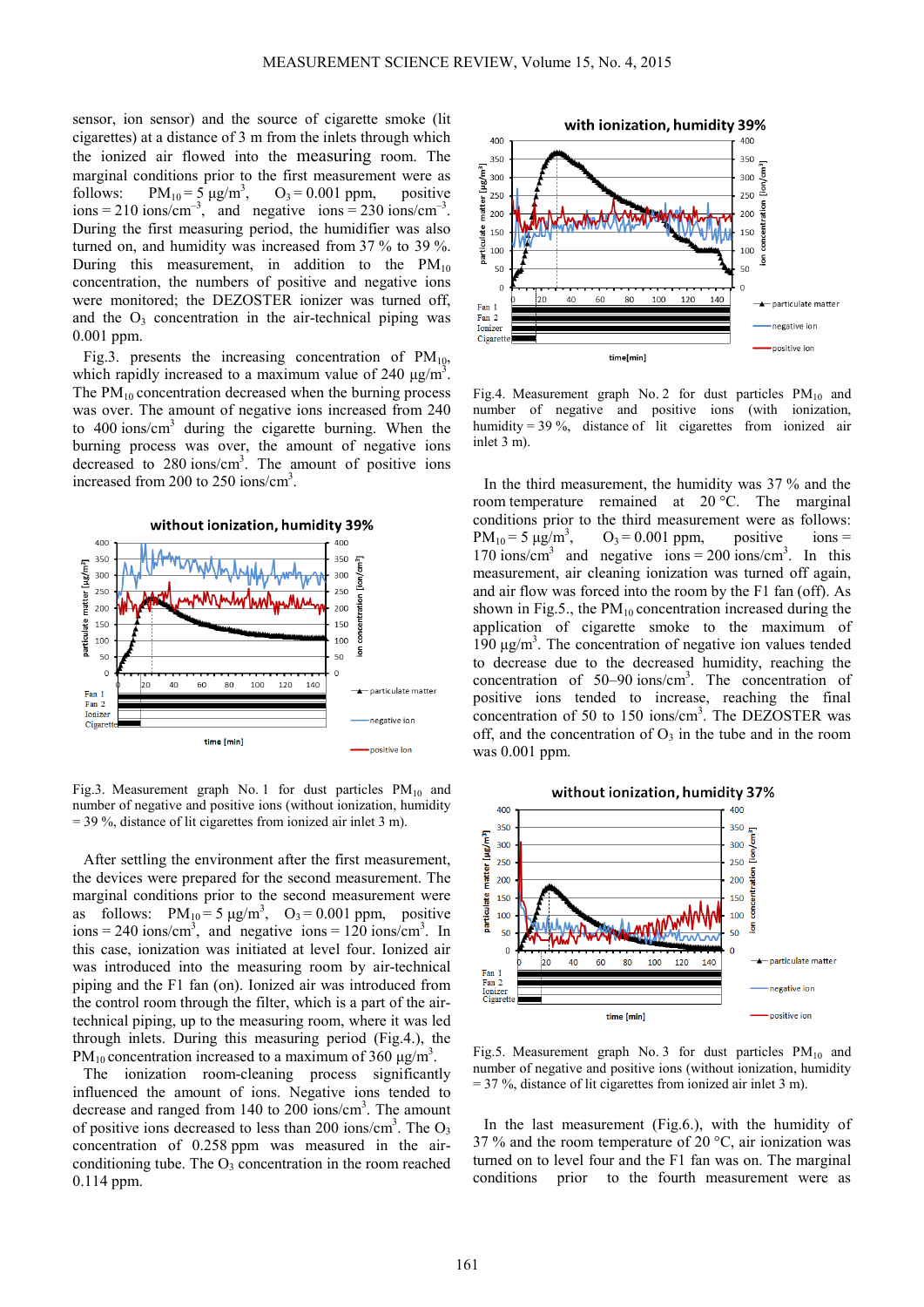follows:  $PM_{10} = 5 \text{ µg/m}^3$ ,  $O_3 = 0.001$  ppm, positive  $\mu$ ions = 160 ions/cm<sup>3</sup>, and negative ions = 60 ions/cm<sup>3</sup>. The PM<sub>10</sub> concentration increased above 250  $\mu$ g/m<sup>3</sup>, which is greater than the results in the measurement No. 3, due to the forced air flow and the increased  $O_3$  concentration in the measuring room. Due to ionization, the negative ions decreased to  $50 \text{ ions/cm}^3$ , whereas the positive ions increased to over 50 ions/cm<sup>3</sup>. The concentration of  $O_3$  was 0.245 ppm, and the  $O_3$  concentration in the room was 0.130 ppm.

with ionization, humudity 37%



Fig.6. Measurement graph No. 4 for dust particles  $PM_{10}$  and number of negative and positive ions (with ionization, humidity  $=$ 37 %, distance of lit cigarettes from ionized air inlet 3 m).

# *B. Influence of distance of smoking cigarettes from ionization source on the PM10 concentration*

To verify the impact of distance of sensor (ion counter, dust sensor) and the cigarette smoke source from the ionization source on the particle removal efficiency a series of measurement tests was performed. The measurement tests were repeated at the same marginal conditions (humidity levels of 37 % and 39 %, temperature of 20 ºC) as the above-described measurement tests while only the distance of measuring sensors and cigarette smoke source was changed from the ionized air supply inlets. The marginal conditions were as follows:  $PM_{10} = 5 \mu g m^{-3}$  and  $Q_3 = 0.001$  ppm. The distances of the sensors and smoking cigarettes from the air supply inlets were 3.5, 4, and 4.5 m, and their arrangement is illustrated in Fig.7.

The measurement test results, where only distances of measuring sensors and the cigarette smoke source from the ionization source were altered, are graphically illustrated in Figs.8-10. Fig.8. illustrates that the  $PM_{10}$  concentration without ionization is the highest when cigarettes have been burning for approximately 10 min, after which it decreases slightly. Minimal differences were observed for the distances of 4 and 4.5 m, and the values are between 300 and 500  $\mu$ g/m<sup>3</sup> for the 150 min period. A slight decrease in the  $PM_{10}$  concentration occurred at a distance of 3.5 m after 15 min. The impact of the exhaust device located under the ceiling in the middle of the measuring room is evident; the device is also located above the smoke source and the  $PM_{10}$ and  $O_3$  sensors.



Fig.7. Location of the sensors and cigarette smoke source in the measuring room from ionization source (values in mm) IO – ion counter, TEOM – dust measuring apparatus, CS – cigarette smoke.



Fig.8.  $PM_{10}$  concentration according to the distance of smoking cigarettes from the ionization source ionization (without ionization, humidity =  $37\%$ ).

Fig.9. presents the dependence of the  $PM_{10}$  concentration on time, with ionization on, at distances of 3.5, 4, and 4.5 m and at the humidity of 37 %. The  $PM_{10}$  concentration at the distance of 3.5 m quickly decreased after burning of cigarettes had finished and after 150 min it was 9.8  $\mu$ g/m<sup>3</sup>. At distances of 4 and 4.5 m, the ionization impact on the concentration was markedly smaller after 30 min than at the distance of 3 m, reaching values of approximately 130–  $140 \mu g.m^{-3}$ .



Fig.9.  $PM_{10}$  concentration according to the distance of smoking cigarettes from the ionization source ionization (with ionization, humidity =  $37\%$ )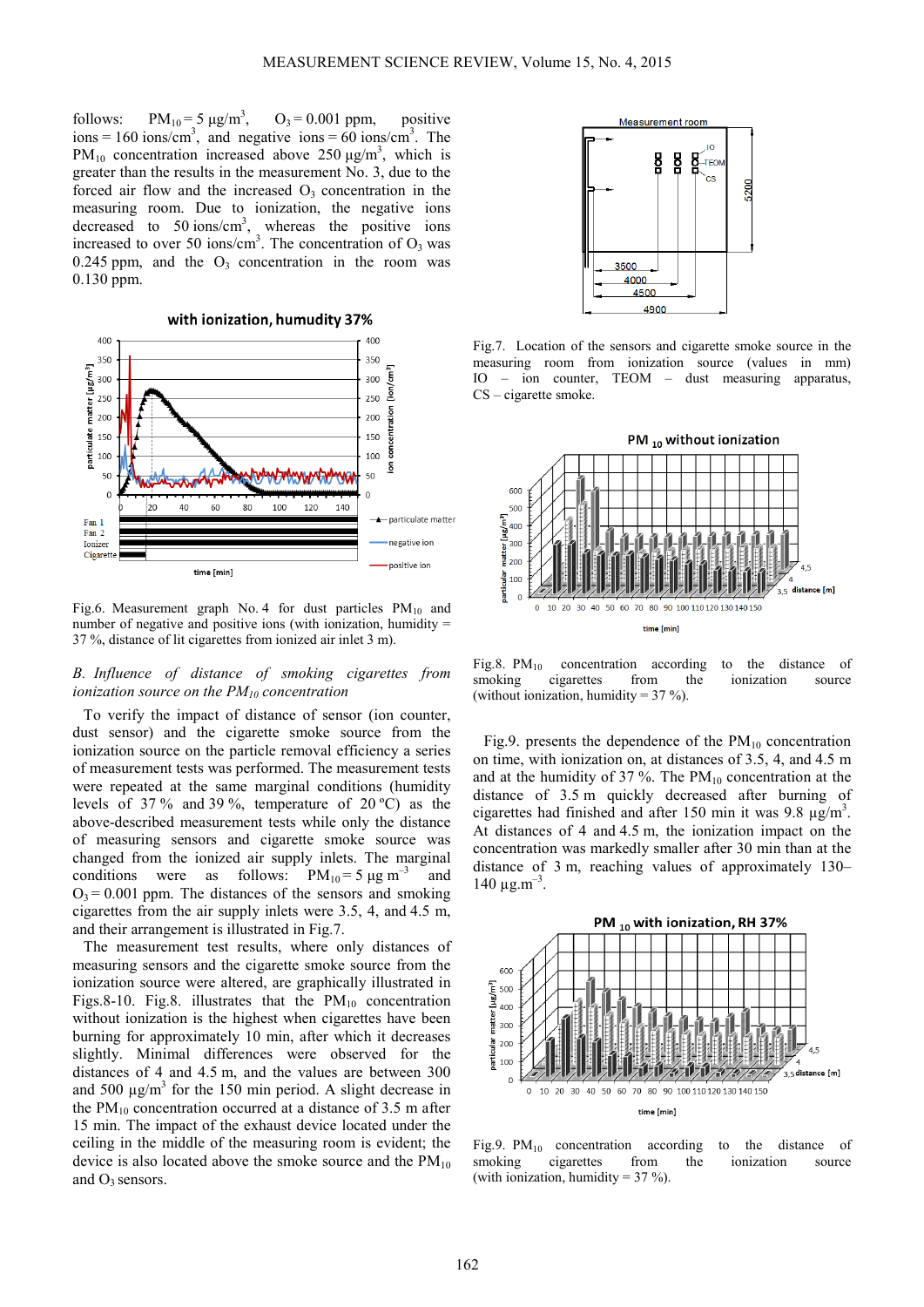Fig.10. presents the dependence of the  $PM_{10}$  concentration on time, with ionization on, at distances of 3.5, 4, and 4.5 m and at a humidity of 39 %. The  $PM_{10}$  concentration values at all distances steadily decreased after 15 min, and they were within the interval of 360 to 150  $\mu$ g/m<sup>3</sup> after 150 min. The measuring tests indicated that the distance had a minimal impact on the  $PM_{10}$  concentration even with the 2 % increase in humidity.



Fig.10.  $PM_{10}$  concentration according to the distance of smoking cigarettes from the ionization source cigarettes (with ionization, humidity =  $39\%$ ).

# *C. Efficiency of particulate matter removal and the air cleaning factor*

The efficiency of particle removal was calculated according to the relation as follows [43]:

$$
\eta = \frac{C(d_p, t=0) - C(d_p, t)}{C(d_p, t=0)},
$$
\n(5)

where  $C(d_p, t=0)$  is the size-specific particulate matter concentration at time  $(t=0)$ , and  $C(d_p, t)$  is the sizespecific particulate matter concentration at time *t*.

The calculated particle removal efficiency is shown in Fig.11., where the data for distances of smoking cigarettes of 3 and 4.5 m from the ionization source with and without ionization in the room at the humidity of 39 % was compared. At the beginning of the measurement tests, when the cigarettes were lit, the particle removal efficiency at all distances rapidly decreased during the cigarette burning period (i.e. to 15 min). Immediately after the cigarettes finished burning, the particle removal efficiency decreased to below 10 %. In case of efficiency of particle removal by ionization at a distance of 3 m, a gradual increase in the particle removal efficiency occurred, which then continued until 110 min. After 140 minutes intensive cleaning occurred and the  $PM_{10}$  concentration returned to its initial value before the pollution. Without ionization (at distances of 3 and 4.5 m) and with ionization at a distance of 4.5 m, the particle removal efficiency during cigarette burning also decreased to below 10 %; however, the efficiency after approximately 15 min grew very slowly from 10 to 20 % until the end of the measuring period (165 min). The particle removal efficiency by natural methods at distances of 3 and 4.5 m and with ionization at 4.5 m was several times lower compared to the efficiency with ionization and with sensors located at 3 m.

The low particle removal efficiency at the farthest point (4.5 m) at the start of measuring was caused by an increase in the formation of medium and heavy ions, formed by the interaction with polluting aerosols. Sedimentation was accelerated due to the higher mass of the ions as recorded by the TEOM dust-measuring apparatus. The formation of medium and heavy ions diminished after the cigarettes stopped burning causing an increase in the particulate matter removal efficiency because new aerosol particles were no longer being formed and there was no air pollution source acting in the measuring room.





Fig.11. Particle removal efficiency.

The air cleaning factor (ACF) is defined as the ratio of the particulate matter concentration measured during the natural air cleaning time *t* to the concentration measured during air cleaning with ionization usage [44]:

$$
ACF = \frac{C_{natural}(d_p, t)}{C_{ionizer}(d_p, t)}.
$$
 (6)

The ACF was determined according to equation (6), and the resulting values are listed in Table 2. The values listed in the table are calculated for times from 10 min, at the measuring start, to 150 min, when measurements were finalized. The results listed in Table 2. were recorded after every 20 min, with humidity values of 37 % and 39 %. The ACF at a humidity of 37 % was higher after 90 and 130 min due to more effective cleaning of particulate matter from the air by ionization. The values were lower after 130 min of cleaning because the particulate matter concentration in the measuring room was markedly lower; the cleaning and ionization at such a small concentration had a minimum influence on the cleaning efficiency.

Table 2. Air cleaning factor.

| Air cleaning factor (ACF)                                |  |  |  |  |  |  |  |  |
|----------------------------------------------------------|--|--|--|--|--|--|--|--|
| Time (in min) 10 30 50 70 90 110 130 150                 |  |  |  |  |  |  |  |  |
| Humidity of 37 % 0.53 0.69 0.61 0.81 2.97 2.7 1.49 1.23  |  |  |  |  |  |  |  |  |
| Humidity of 39 % 0.78 0.61 0.53 0.56 0.59 0.73 1.09 2.43 |  |  |  |  |  |  |  |  |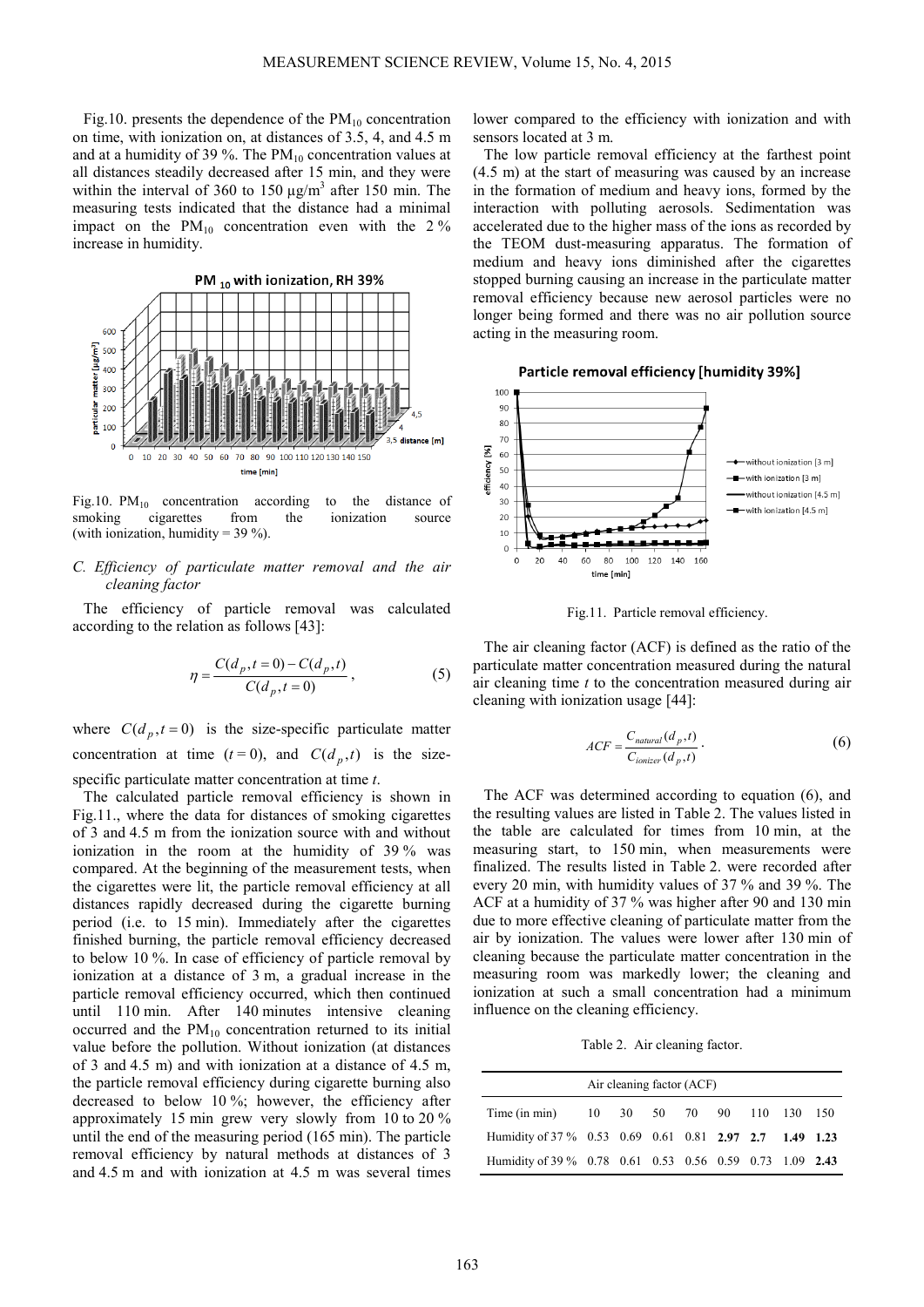# *D. Comparison of the measured PM10 concentrations and the recommended limits*

The experimental measurements indicated that the average PM<sub>10</sub> concentrations exceeded the limit of 500  $\mu$ g.m<sup>-3</sup> (Fig.9.). This measured concentration is many times higher than the maximum allowed 8 h values recommended by the National Ambient Air Quality Standards [45],  $(120 \mu g.m^{-3})$ , and the World Health Organization [46] (50  $\mu$ g.m<sup>-3</sup>). Other state limits are given in Table 3. This high  $PM_{10}$ concentration is due to the presence of cigarette smoke in the measuring room. Thus, we came to the finding that such a polluted measuring room is not suitable as a work environment in a building interior.

It should not be forgotten that ozone together with negative ions is also created in air ionizators which, on one hand, disinfects and kills microorganisms, but on the other hand, in an increased amount it affects people adversely. Ozone is stated as a harmful factor in the interior of buildings when its concentration exceeds 0.05 ppm according to Regulation No. 259/2008 of Coll. Therefore, it is necessary to set the level of ionization so that the produced ozone is under this level.

By the course of the regulation of the World Health Organisation (WHO) regarding the ozone effects on the environment and human health, the negative effect of ionization can be seen on the extra sensitive group of people even for the ozone concentration of 0.03 ppm. International regulation 2002/3/ES declares long-term objectives, target

values, warning and informative threshold values for ozone concentration in the air. The measured values of  $O<sub>3</sub>$  at experimental measurements (150 min) reached 0.275 ppm. These values are in accordance with the stated limits of certain national organisations for a given period of time. Examples of maximal values of ozone concentrations in the indoor environment allowed by national organisations are in Table 4.

Table 3. National regulations, limits and requirements on indoor air quality (Max. Limits).

| National<br>organization/Country | Time<br>(in hour) | Particulate matter<br>$PM_{10}$<br>$(in \mu g/m^3)$ |
|----------------------------------|-------------------|-----------------------------------------------------|
| Value measured by us             | $150 \text{ min}$ | 500                                                 |
| WHO                              | 24                | 50                                                  |
| <b>NAAQS</b>                     | 24                | 120                                                 |
| Finland                          | 24                | 50                                                  |
| Lithuania                        | 24                | 50                                                  |
| Portugal                         | 24                | 150                                                 |
| Slovenia                         | 24                | 100                                                 |
| France                           | 24                | 50                                                  |
| Illinois                         | 24                | 150                                                 |
| Hong Kong                        | 24                | 180                                                 |

Table 4. Stated ozone concentrations (Max. Limits) in the interior according to world organizations.

| National organization                                                                 | Time<br>(in hour/min) | Concentration<br>(in ppm) |
|---------------------------------------------------------------------------------------|-----------------------|---------------------------|
| Value measured by us                                                                  | $150 \text{ min}$     | 0.275                     |
| The Food and Drug Administration (FDA)                                                | 8                     | 0.05                      |
| The Occupational Safety and Health Administration (OSHA)                              | 8                     | 0.1                       |
| The National Institute of Occupational Safety and Health (NIOSH)                      | 8                     | 0.1                       |
| Environmental Protection Agency's (EPA's)                                             | 8                     | 0.08                      |
| Indoor Air Quality Association (IAQA)                                                 | 8                     | 0.05                      |
| World Health Organization (WHO)                                                       | 8                     | 0.05                      |
| American Society of Heating, Refrigerating and Air-conditioning<br>Engineers (ASHRAE) | 8                     | 0.05                      |
| The Swedish National Board of Occupational Safety and Health:                         |                       |                           |
| Level limit value (LLV)                                                               | 8                     | 0.1                       |
| Ceiling limit value (CLV)                                                             | $15 \text{ min}$      | 0.3                       |
| Air Resources Board (ABR)                                                             | 1<br>8                | 0.09<br>0.07              |

#### 4. CONCLUSIONS

Indoor environment where people spend most of their time does not achieve such parameters of ion presence as it is in the nature environment which is natural for people. Aerosols, such as cigarette smoke, lead to decreasing the amount of negative air ions to almost zero. Therefore, it is

necessary to supply the negative ions for healthier and more natural environment. Currently, there are many apparatuses which are able to produce negative ions artificially. A few years ago these apparatuses were designed solely for industrial use, however, now these devices are available also for households.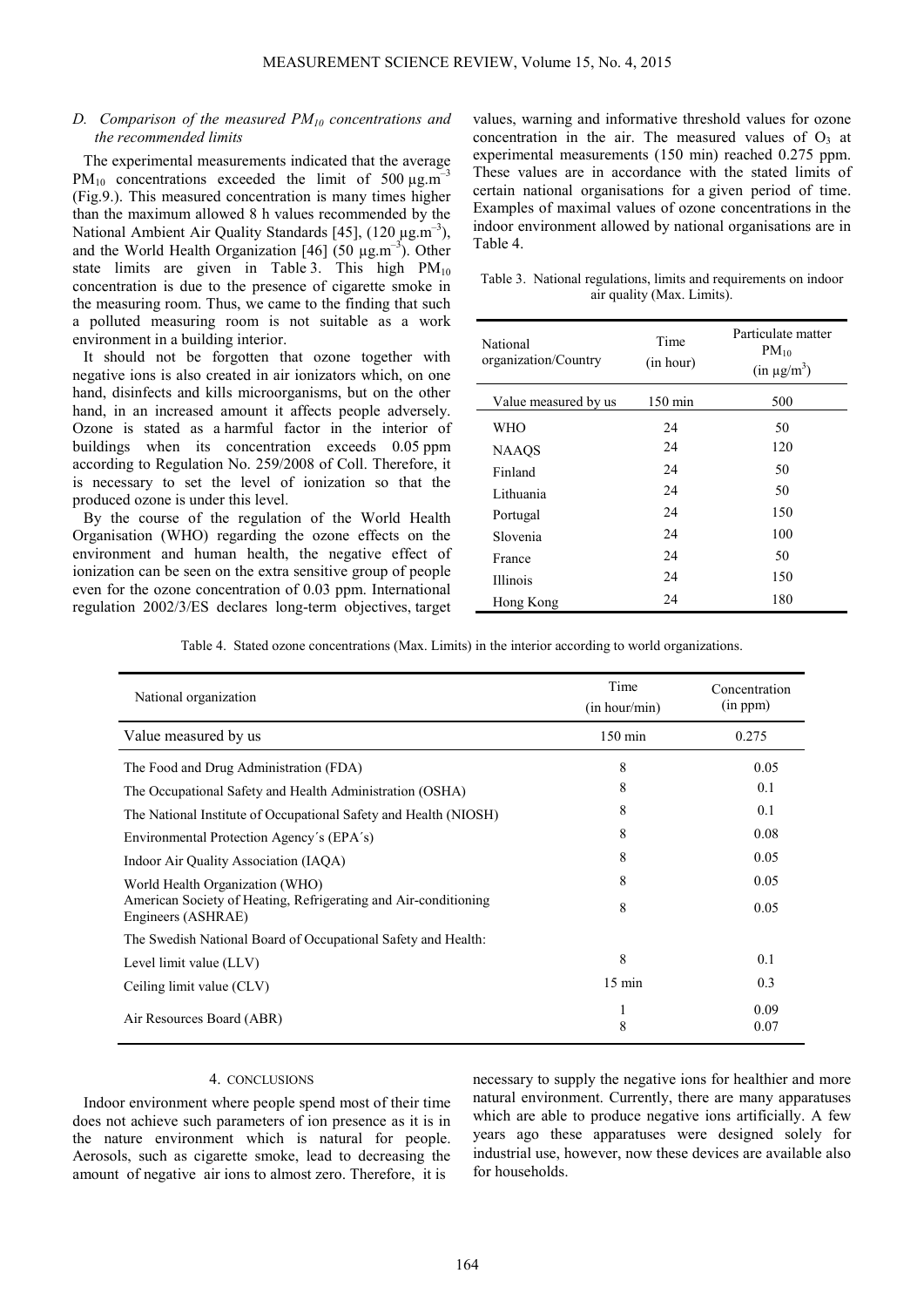The measurements obtained in this study suggest that air cleanliness is closely related to the amount of negative and positive ions and the  $PM_{10}$  concentration. To achieve optimal conditions in building interiors, the environment must be clean and dust-free, and a sufficient amount of fresh air must be provided in the measuring room. The amount of negative ions significantly decreases due to the presence of cigarette smoke. However, in case of an increase of relative humidity the number of negative ions on the contrary increased.

All the experimental measurements focused on decreasing aerosols, in particular, cigarette smoke, in the interior. The used methods came from the assumption that negatively charged ions are able to bind solid particulates of cigarette smoke which are charged positively. This method can be used to find out indirectly how ionization influences the elimination of aerosols in the environment.

Experimental measurements were aimed at investigating the influence of humidity on aerosol elimination and all along on a long-term ionization influence on the room contaminated by cigarette smoke. We also observed the influence of the distance of smoking cigarettes from the ionization source on the amount of dust particles and ions in the room.

The analyses result in the fact that a remarkable influence of ionization appears around the ionization source where the  $PM_{10}$  concentration is higher. The increase of  $PM_{10}$  during the simultaneous influence of increased humidity and ionization is caused by heavy ions formed at the interaction of light ions and cigarette smoke and mist. The heavy ions settle down faster under the heavy weight which showed at an increase of dust particles  $PM_{10}$  measured by the dustmeasuring device TEOM.

At bigger distances the ionization influence on  $PM_{10}$ concentrations is minimal.

The influence of humidity on  $PM_{10}$  concentration also takes place; in a shorter distance from the ionization source at the increased humidity the  $PM_{10}$  concentration is higher. At the lower humidity the  $PM_{10}$  concertation also decreased. The increased humidity in the bigger distance from the ionization source demonstrates minimal influence.

It is possible to state upon the experimental measuring that if ionization is used correctly and in a controlled manner in the interiors, it can remarkably contribute to healthier and more natural environment for people, with no negative impacts.

#### ACKNOWLEDGMENT

The authors thank the company HIVUS, s. r. o. Slovakia for lending their experimental tools.

This work was supported by the Cultural and Educational Grant Agency (KEGA) under project No. 044SPU–4/2014, which was funded by the Ministry of Education, Science, Research, and Sport of the Slovak Republic.

# **REFERENCES**

[1] Mackensen, S., Bullinger, M., Morfeld, M. (1999). The Sick Building Syndrome as a subjective perception-theoretical approach and assessment methods. *Zentralblatt fur Hygiene und Umweltmedizin*, 202 (2-4), 243-248.

- [2] Wyon, D.P. (1992). Sick buildings and the experimental approach. *Environmental Technology*, 13 (4), 313-322.
- [3] Polášková, A. et al. (2011). *The Introduction into the Ecology and the Environment Protection*. Charles University in Prague, 284 p. [in Czech]
- [4] Högner s.r.o. (2005). *Air ionization*. http://cistickyvzduchu.sk/ionizacia-vzduchu.htm. [in Slovak]
- [5] Jakober, C., Philips, T. (2008). *Evaluation of Ozone Emissions From Portable Indoor Air Cleaners. Electrostatic Precipitators and Ionizers*. Staff Technical Report. California Environmental Protection Agency, Air Resources Board, 33 p.
- [6] Daniels, S.L. (2007). On the qualities of the air as affected by radiant energies (photocatalyt ionization processes for remediation of indoor environments). *Environmental Engineering Science*, 6 (3), 329-342.
- [7] Wu, C.C., Lee, G.W.M. (2004). Oxidation of volatile organic compounds by negative air ions. *Atmospheric Environment*, 38 (37), 6287-6295.
- [8] Goodman, N., Hughes, J.F. (2004). The effect of corona discharge on dust mite and cat allergens. *Journal of Electrostatics*, 60 (1), 69-91.
- [9] Parts, T-E., Luts, A. (2004). Observed and simulated effects of certain pollutants on small air ion spectra: I. Positive ions. *Atmospheric Environment*, 38 (9), 1283- 1289.
- [10] Tanaka, A., Zhang, Y. (1996). Dust settling efficiency and electrostatic effect of a negative ionization system. *Journal of Agricultural Safety and Health*, 2 (1), 39- 47.
- [11] Britigan, N., Alschawa, A., Nizkorodov, S.A. (2006). Quantification of ozone levels in indoor environments generated by ionization and ozonelysis air purifiers. *Journal of the Air & Waste Management Association*, 56 (5), 601-610.
- [12] Daniels, S.L. (2001). Applications of air ionization for control of VOCs and PMx. In *94th Air and Waste Management Association Annual Conference*, Orlando, Florida.
- [13] Shiue, A., Hu, S.-C., Tu, M.-L. (2011). Particles removal by negative ionic air purifier in cleanroom. *Aerosol and Air Quality Research*, 11, 179-186.
- [14] Waring, M.S., Siegel, J.A. (2011). Indoor air quality implications of using ion generators in residences. *Indoor Air*, 21 (3), 267-276.
- [15] Daniels, S.L. (2002). On the ionization of air for removal of noxious effluvia. *IEEE Transactions on Plasma Science*, 30 (4), 1471-1481.
- [16] Grabarczyk, Z. (2001). Effectiveness of indoor air cleaning with corona ionizers. *Journal of Electrostatics*, 51-52, 278-283.
- [17] Rexfort, C. (2004). *A Contribution to Fire Detection Modelling and Simulation.* Dissertation. University of Duisburg-Essen, 88 p.
- [18] Monn, C., Schaeppi, G. (1993). Concentration of total suspended particles and fine particles and their anionic compounds in ambient air and in indoor air. *Environmental Technology*, 14 (9), 869-875.